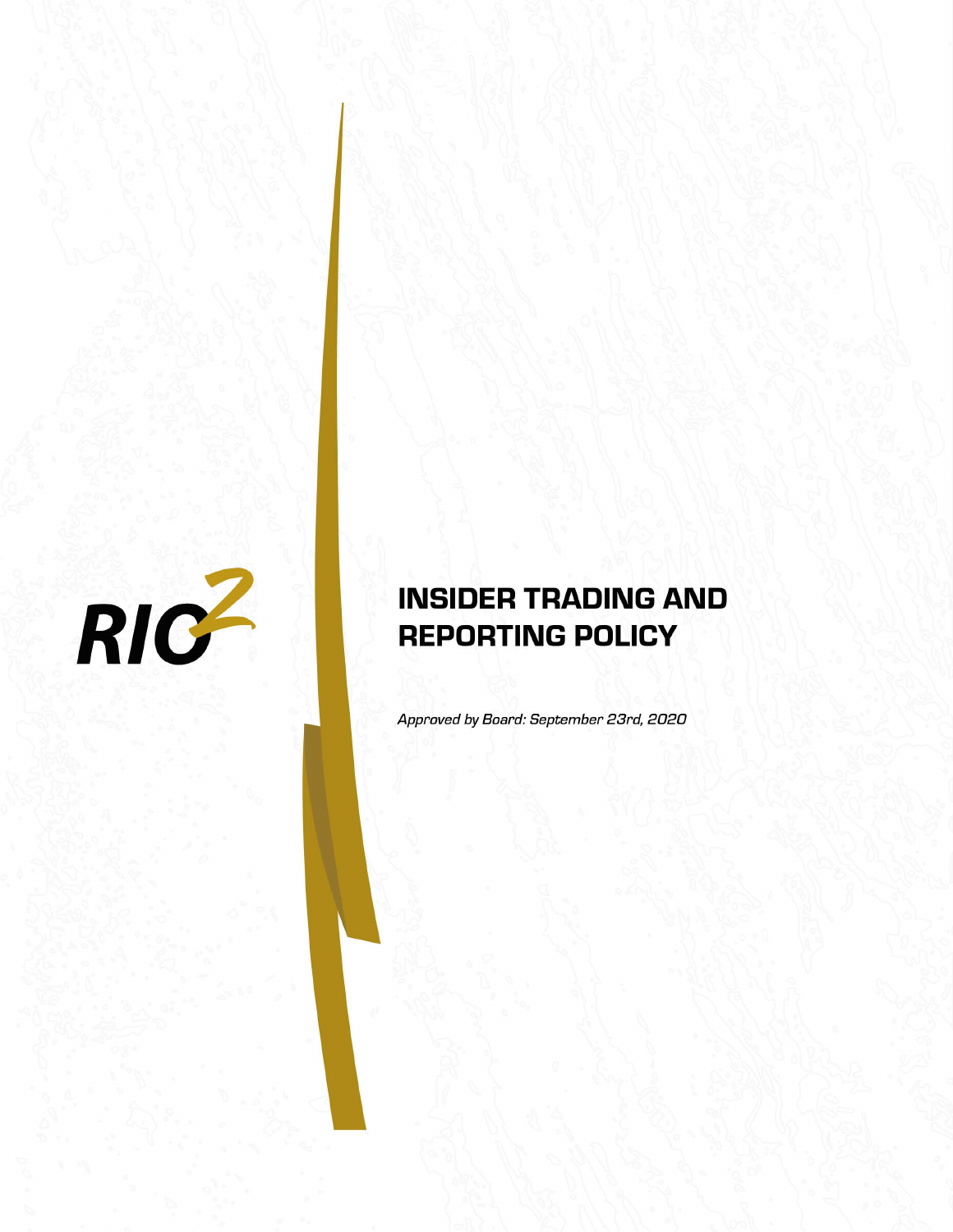# **RIO2 LIMITED**

### **(the "Corporation")**

#### **INSIDER TRADING AND REPORTING POLICY**

#### **Effective**

The purpose of the Insider Trading and Reporting Policy (the "**Policy**") of Rio2 Limited (the "**Corporation**") is to summarize the insider trading restrictions to which directors, officers and certain employees are subject under applicable securities legislation, and to set forth a policy governing investments in the securities of the Corporation and the reporting thereof which is consistent with the applicable legislation.

This Policy is not intended to discourage investment in the Corporation's securities. Rather, it is intended to highlight the obligations and the restrictions imposed on insiders by relevant securities legislation.

1. Summary of Legislation

Securities legislation prohibits any person in a "special relationship" with the Corporation from either:

- (a) purchasing or selling the Corporation's shares with the knowledge of a material fact or material change concerning the Corporation that has not been generally disclosed; or
- (b) informing (or "**tipping**"), other than when necessary in the course of business, another person or corporation of a material fact or material change concerning the Corporation before the material fact or material change has been generally disclosed. A material change to the business or affairs of the Corporation or a material fact is one which would reasonably be expected to have an effect on the market price or value of any securities of a reporting issuer. A material change is specifically defined to include any decision by a board of directors to implement a material change, as well as any decision made to implement such a change by senior management, if Board of Director approval is probable.

This prohibition applies to persons who are deemed to have a "special relationship" with the Corporation, which include:

- (a) directors, officers, employees and consultants of the Corporation; and
- (b) persons or companies who learn of a material fact or material change concerning the Corporation.

While the penalties for a breach of this prohibition vary among jurisdictions, a breach may render you personally liable to prosecution and, upon conviction, to a fine not exceeding five million dollars or five years in jail, or both. Further, you may be subject to civil actions at the instance of all or any of security holders, the companies whose securities were traded, and regulators.

You should note that any person who is associated with you, including any member of your family, your spouse or any person living with you, is also deemed to be a person in a special relationship with the Corporation, and is subject to the same legal obligations and duties.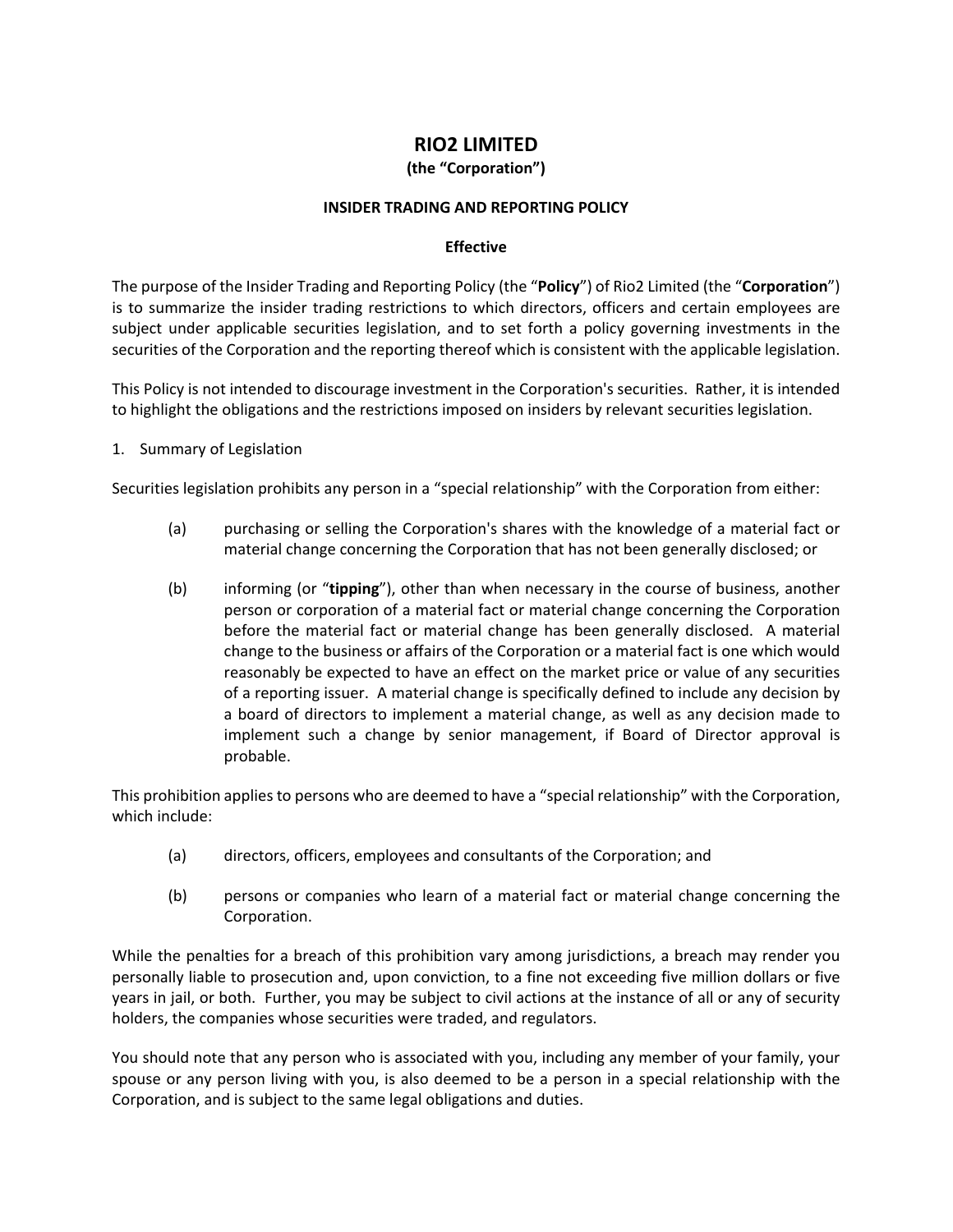# **2. Trading Prohibitions**

In light of the foregoing, all directors, officers and employees of the Corporation will be subject to the following prohibitions relating to investments in the Corporation's securities and securities of other public issuers:

- (a) If one has knowledge of a material fact or material change related to the affairs of the Corporation or any public issuer involved in a transaction with the Corporation which is not generally known, no purchase or sale may be made until the information has been generally disclosed to the public and the blackout periods set forth below have expired;
- (b) If one has knowledge of a material fact or material change related to the affairs of the Corporation or any public issuer involved in a transaction with the Corporation which is not generally known, no recommendation or encouragement to another person or company to purchase or sell may be made until the information has been generally disclosed to the public and the blackout periods set forth below have expired;
- (c) Knowledge of a material fact or material change must not be conveyed to any other person other than in the necessary course of business until the information has been generally disclosed to the public and the blackout periods set forth below have expired;
- (d) The practice of selling "short" securities of the Corporation at any time is not permitted;
- (e) The practice of buying or selling a "call" or "put" or any other prepaid forward contracts, equity swaps, collars, units of exchange funds, or derivative security in respect of any securities of the Corporation is not permitted; and
- (f) Trading is prohibited in the event that the Corporation has provided notice of a pending material fact or material change until the information has been generally disclosed to the public and the blackout periods set forth below have expired.

For purposes of this Policy, public issuer includes any issuer, whether a corporation or otherwise, whose securities are traded in a public market, whether on a stock exchange or "over the counter".

The above prohibitions and the insider reporting obligations provided below applies equally to the trading or exercising of options to acquire shares or other securities of the public issuer.

#### **3. Insider Reporting Obligations**

A person or corporation who becomes a "reporting insider" of the Corporation must file an insider report within 10 days of the date of becoming a "reporting insider". In addition, a "reporting insider" whose direct or indirect beneficial ownership of or control or direction over securities of the Corporation changes, must file an insider report of the change within 5 days of the date of the change.

National Instrument 55‐104 *Insider Reporting Requirements and Exemptions* ("**NI 55‐104**") defines a "reporting insider" to include, among others, an insider of the issuer if the insider is:

 the CEO, CFO or COO and each director of the issuer, of a significant shareholder of the issuer or of a major subsidiary of the issuer;